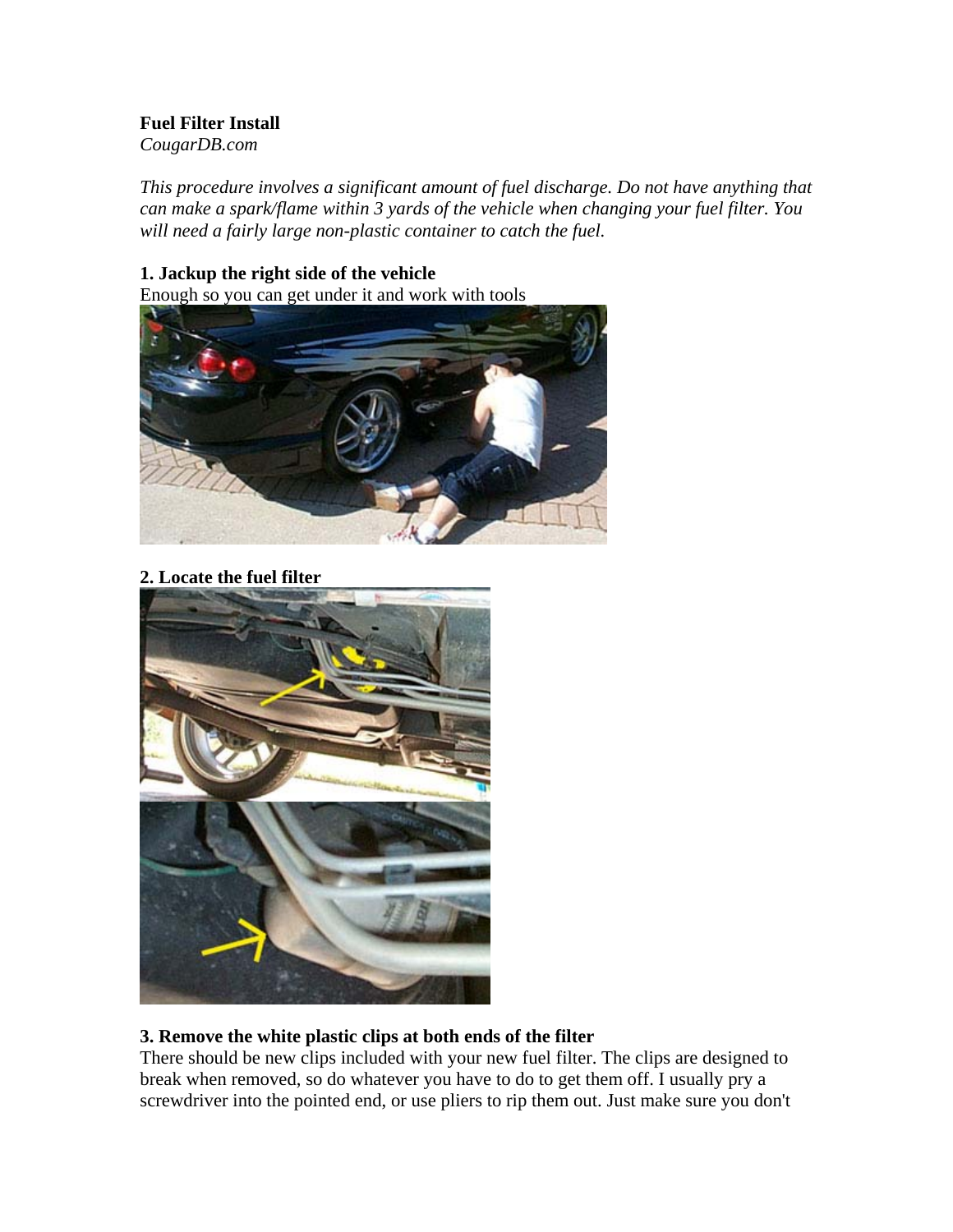# damage the black fittings.



#### **4. Unscrew the clamp holding the filter**

The clamp should be loose enough so you can remove the filter, but don't completely remove it.



# **5. Remove one of the black fittings: CAUTION: FUEL DISCHARGE**

Pull one of the fittings off the filter and allow the gas to drain into a non-plastic container. You can dump the fuel after the draining has completed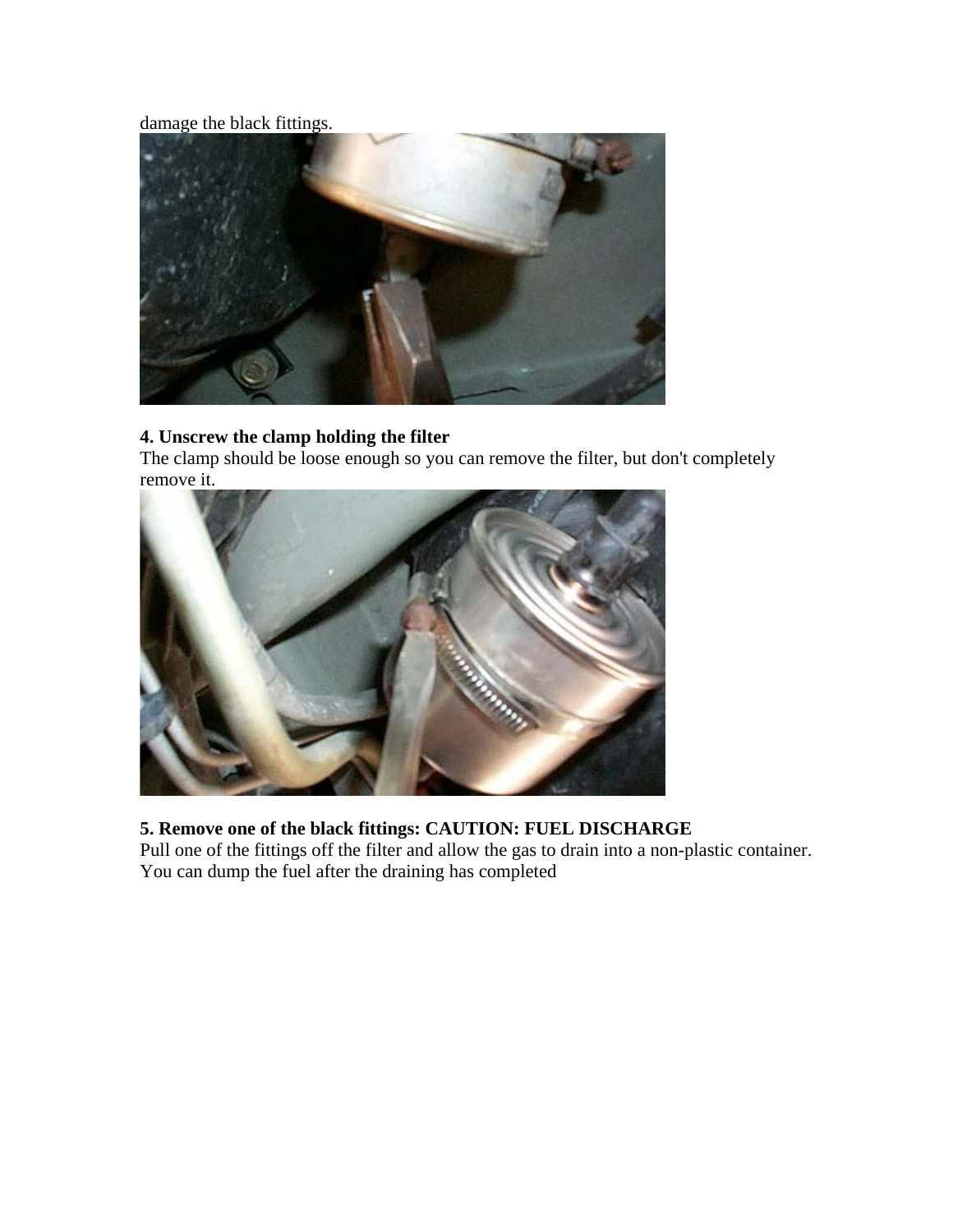

**6. After the fuel has drained (takes some time) remove the other fitting** At this point more fuel will leak out.

**7. Now, angle the filter so that the fuel can drain out of it.** There is ALOT of fuel in the filter. Expect a good drain time.



**8. After all the fuel has drained, remove the filter.**

You'll have to slide it out sideways. I find the easiest way is to the left in this photo.



**9. Now put the new filter in the loop and tighten the screw.**